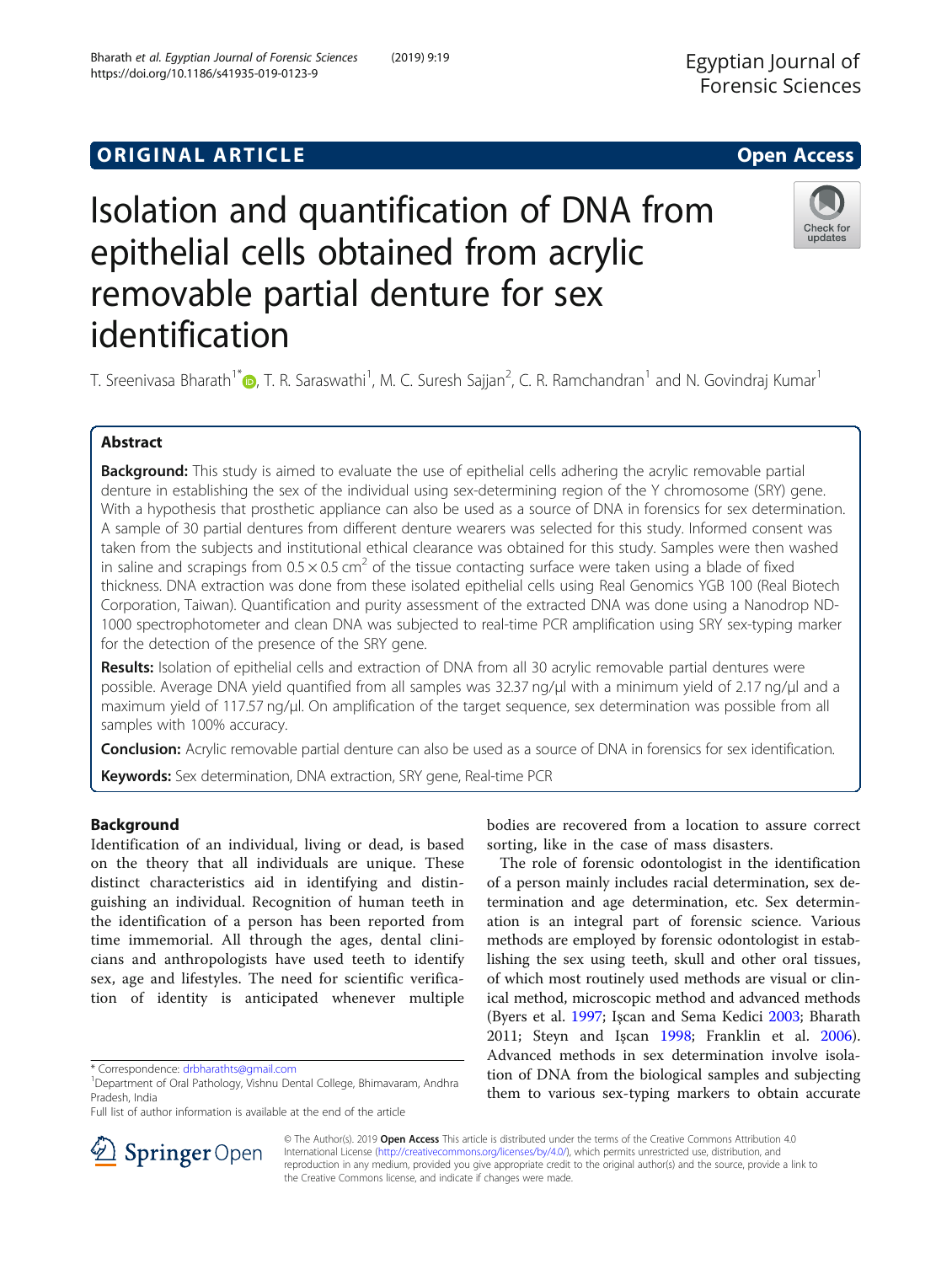results. There are several advantages of using DNA over traditional methods (Ldr and Kinra [2006\)](#page-7-0).

Earlier, identification procedures employed for the characterization of biological specimens were protein or classical markers such as the ABO blood group antigens, serum proteins and RBC enzymes. But, these techniques suffered from low polymorphism, poor stability and restricted activity of the molecules and limited resolution of the detection methods (Kashyap et al. [2004](#page-7-0)) Advent of DNA markers rendered greater precision and higher discriminatory power to forensic testing. The evidence material required for this method can be just an epithelial cell from which DNA will be extracted and investigated.

Various sex-typing markers used in forensic science are amelogenin, centromeric alphoid repeats and ZFX/ZFY zinc finger genes. A very widely used approach is based on the amelogenin locus, but this method misidentifies males as females in some cases due to a deletion in the AMEL Y region (Kastelic et al. [2009](#page-7-0)). Hence, this method can lead to wrong conclusions. Researchers came up with a new reliable method of sex typing based on a gene on the Y chromosome called the sex-determining region of the Y chromosome (SRY). It is a gene on the Y chromosome called the sex-determining region of the Y chromosome (SRY) that causes male development (Kastelic et al. [2009](#page-7-0)).

Acrylic or denture base material used in fabrication of a removable denture has inherent micropores and water sorption capacity. This makes the denture to harbour exfoliated epithelial cells into the micropores, and salivary pellicle can help adhesion of these exfoliated cells to the denture. In the literature, complete denture has been used to isolate epithelial cells for sex determination. (George et al. [2010\)](#page-7-0) Partial dentures are relatively used for a lesser interval compared to complete denture, also having lesser surface area of tissue contact and more ease of cleansing, isolation of exfoliated epithelial cells is limited.

The aim of the present study was to evaluate the use of exfoliated epithelial cells adhering to the acrylic partial denture in establishing the sex of the individual using sex-determination region of Y chromosome (SRY) gene. This point of research adds removable partial denture as evidence for DNA application in forensic practice.

### Materials and methods

Thirty healthy male and female patients treated in the Department of Prosthodontics volunteered to participate in the study were randomly selected. All selected patients were wearing maxillary partial denture. However, individuals with protracted illness, history of any diagnosed syndromes, bone marrow transplantation, pregnant female and lactating mother were excluded. Institutional ethical committee clearance was obtained. Individuals participating in the study were explained about the procedure and informed consent was taken.

Collection of samples was done at the time of the first recall after 24 h of insertion. Measures were taken to collect the sample under strict aseptic conditions to avoid contamination. The acrylic removable partial dentures were washed in 1.5 ml of saline and collected in a sterile 5 ml glass tube. Scrapings from  $0.5 \times 0.5$  cm<sup>2</sup> of tissue contacting surface of the partial denture were taken using a blade of fixed thickness, and later, the blade was dipped into the 5-ml glass tube containing the wash saline. The wash saline was centrifuged at 3000 rpm for 3 min and the supernatant was discarded. The sediment pellet in 100% ethyl alcohol was transferred to a sterile 1.5-ml Eppendorf collection tube and sealed using a Teflon tape. Tubes were labelled with an identification code number. These samples were refrigerated at 2–4 °C and later transported to the laboratory.

In the laboratory, DNA isolation, quantification, purity assessment and amplification were done under strict aseptic conditions. DNA isolation was performed using Real Genomics YGB 100 (Real Biotech Corporation, Taiwan) DNA extraction kit. Quantification of DNA extracted from each sample was done using Nanodrop ND-1000 spectrophotometer. Its purity was assessed by calculating the ratio of optical density at 260 nm (OD 260) to the optical density at 280 nm (OD 280) in a spectrophotometer. Real-time PCR was used for the amplication procedure, and 25 μl of PCR assay was prepared by adding a master mix from Qiagen and a specific primer and probe for SRY into the DNA extracted from the samples. SRY primer sequences are·forward GCG ACC CAT GAA CGC ATT and reverse AGT TTC GCA TTC TGG GAT TCT CT. Detection was done using sequence-specific DNA probes consisting of oligonucleotides that are labelled with a fluorescent reporter (FAM) which permits detection only after hybridization of the probe with its complementary DNA target. The probe sequence is FAM-TGG TCT CGC GAT CAG AGG CGC-TAMR.

### Results

A total number of 30 removable partial dentures made of polymethyl methacrylate was collected from 30 individuals which included equal distribution of male and female. The age, sex and missing teeth of the individual which were replaced by the removable acrylic partial denture and their corresponding DNA yield are tabulated (Table [1](#page-2-0)). Age ranged from 24 to 81 years with the mean age of 49.5 years. DNA yield from 30 samples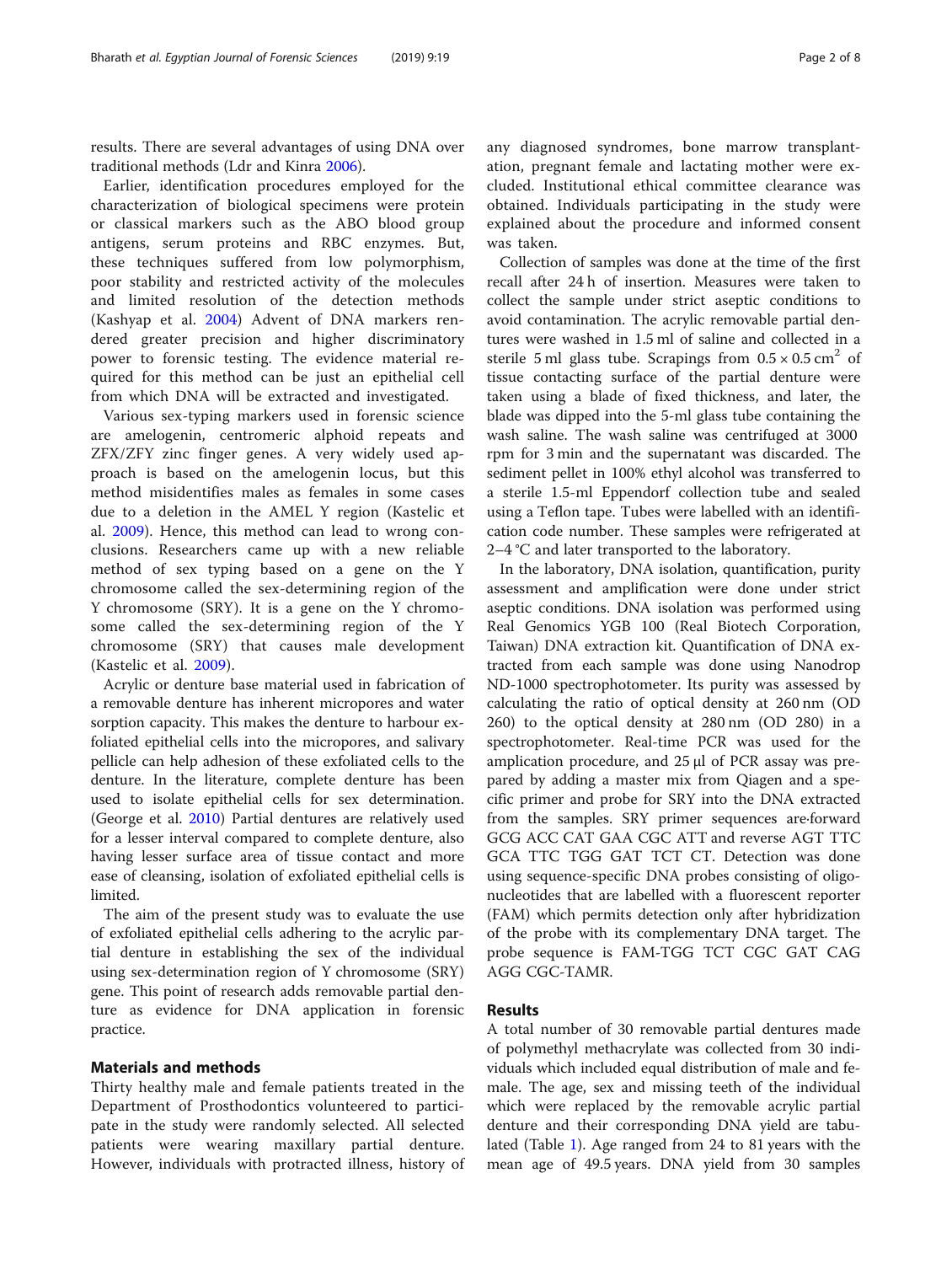| Si. no       | Sample no.    | Age (years) | Sex    | Teeth missing                          | DNA yield (ng/µl) |
|--------------|---------------|-------------|--------|----------------------------------------|-------------------|
| $\mathbf{1}$ | <b>SRY-01</b> | 48          | Female | 21, 25                                 | 34.46             |
| 2            | SRY-02        | 50          | Female | 12, 13, 14                             | 38.42             |
| $\mathsf 3$  | <b>SRY-03</b> | 42          | Female | 11, 16, 17, 21, 25, 26, 27             | 39.26             |
| 4            | SRY-04        | 52          | Female | 11, 12, 13, 14                         | 4.91              |
| 5            | <b>SRY-05</b> | 38          | Female | 22                                     | 60.48             |
| 6            | <b>SRY-06</b> | 45          | Female | 16, 26                                 | 76.97             |
| 7            | <b>SRY-07</b> | 64          | Female | 16, 17, 27                             | 14                |
| 8            | <b>SRY-08</b> | 60          | Male   | 11, 12, 21, 22                         | 13.74             |
| 9            | <b>SRY-09</b> | 53          | Male   | 11, 21                                 | 23.62             |
| 10           | <b>SRY-10</b> | 24          | Female | 11, 12, 21, 22                         | 15.52             |
| 11           | <b>SRY-11</b> | 42          | Male   | 14, 15, 17                             | 17.2              |
| 12           | <b>SRY-12</b> | 40          | Male   | 16, 26                                 | 13.39             |
| 13           | <b>SRY-13</b> | 59          | Male   | 17, 21, 22                             | 87.86             |
| 14           | <b>SRY-14</b> | 42          | Female | 11, 15, 16, 17, 24<br>25, 27           | 51.46             |
| 15           | <b>SRY-15</b> | 46          | Male   | 16, 17                                 | 9.35              |
| 16           | <b>SRY-16</b> | 81          | Male   | 14, 15, 16, 17                         | 117.57            |
| 17           | <b>SRY-17</b> | 55          | Female | 14, 15, 16, 24, 25, 26, 27             | 23.5              |
| 18           | <b>SRY-18</b> | 45          | Female | 11, 12, 14, 21, 22, 23, 27             | 9.71              |
| 19           | <b>SRY-19</b> | 33          | Male   | 11, 16                                 | 10.93             |
| 20           | <b>SRY-20</b> | 34          | Female | 17, 23, 24, 25, 26, 27                 | 39.56             |
| 21           | <b>SRY-21</b> | 55          | Male   | 12, 14                                 | 10.12             |
| 22           | <b>SRY-22</b> | 26          | Male   | 11, 21                                 | 43.74             |
| 23           | <b>SRY-23</b> | 50          | Male   | 26, 27                                 | 70.03             |
| 24           | <b>SRY-24</b> | 51          | Male   | 13, 14, 15, 16, 17, 23, 24, 25, 26, 27 | 23.39             |
| 25           | <b>SRY-25</b> | 55          | Female | 15, 17, 22, 24, 25, 26                 | 12.38             |
| 26           | <b>SRY-26</b> | 59          | Male   | 11, 12, 14, 16, 17, 21, 26, 27         | 24.22             |
| 27           | <b>SRY-27</b> | 66          | Male   | 14, 15, 26                             | 2.17              |
| 28           | <b>SRY-28</b> | 64          | Male   | 13, 26                                 | 59.26             |
| 29           | <b>SRY-29</b> | 47          | Female | 14, 15, 16, 17, 24, 25, 26             | 20.42             |
| 30           | <b>SRY-30</b> | 60          | Female | 11, 12, 15, 21                         | 3.75              |

<span id="page-2-0"></span>Table 1 Age, sex, teeth missing and DNA yield of 30 samples

ranged from 2.17–117.57 ng/μl with an average DNA yield of 32.37 ng/μl (Fig. [1](#page-3-0)). The association of DNA yield among male and female is shown in Fig. [2](#page-3-0). There was a slight increase in the average DNA yield among male samples (Table [2](#page-4-0)) when compared to female samples (Table [3\)](#page-4-0). DNA purity assessment from the obtained DNA of all 30 samples was done by spectrophotometry and the values ranged from 1.5 to 2.08 (Table [4\)](#page-4-0), permissible to carry out the DNA amplification. The number of cycles needed to attain a specified number of DNA copies, i.e. threshold cycle (Ct), ranged from 27.4 to 37.35 cycles, for identifying the presence of SRY gene in male sample (Table [5](#page-5-0)). A comparison of Ct value and DNA yield is shown in Fig. [2](#page-3-0) which showed an inverse relation with the DNA yield, i.e. the more the quantity, the lesser

the number of cycles needed to attain the threshold level with an average Ct value for 15 male samples of 32.14. On real-time PCR analysis, the presence of target gene SRY was automatically detected by the Real Plex mastercycler, and results were plotted in the form of a visualization chart (Fig. [3](#page-5-0)) and FAM assay table. One hundred percent accuracy was obtained as the sex determined based on the presence or absence of SRY gene matched the actual sex of the study individuals.

### **Discussion**

Human identification is one of the major fields of study and research in forensic science because it deals with the human remains and aims at establishing the identity (da Silva et al. [2007\)](#page-7-0). Importance of dental investigation in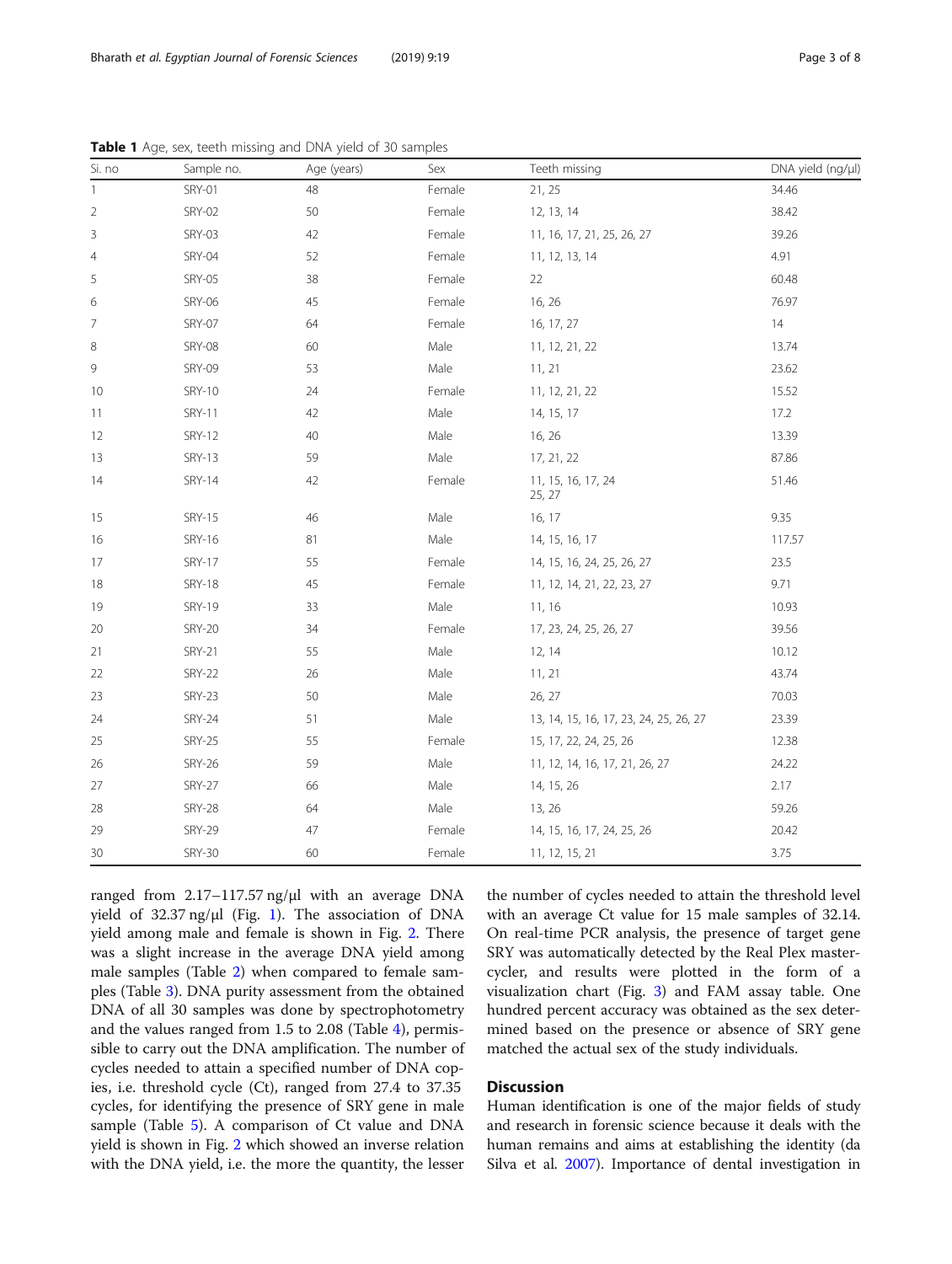<span id="page-3-0"></span>

human identification remains as one of the most reliable and frequently applied methods by forensic odontologist, predominantly by the comparison of ante-mortem and post-mortem records (Brown [1984\)](#page-7-0). Forensic dental identification mainly involves determining sex, age, ethnic background, community, and etc (Babu et al. [2013](#page-7-0)). of the individual. Of which, sex identification plays a vital role in missing persons and mass disaster victims identification as it reduces the search operations and aids in

determining the complete profile of the individual. With the advances and availability of biomolecular resources for human sex determination, it is possible to identify using small amounts of deteriorated biological material, teeth and related appliances as a robust source of DNA.

DNA extraction from the isolated epithelial cells is a process composed of three different stages, cell rupture or lysis, protein denaturation and inactivation (by chelating agents and proteinases in order to inactivate

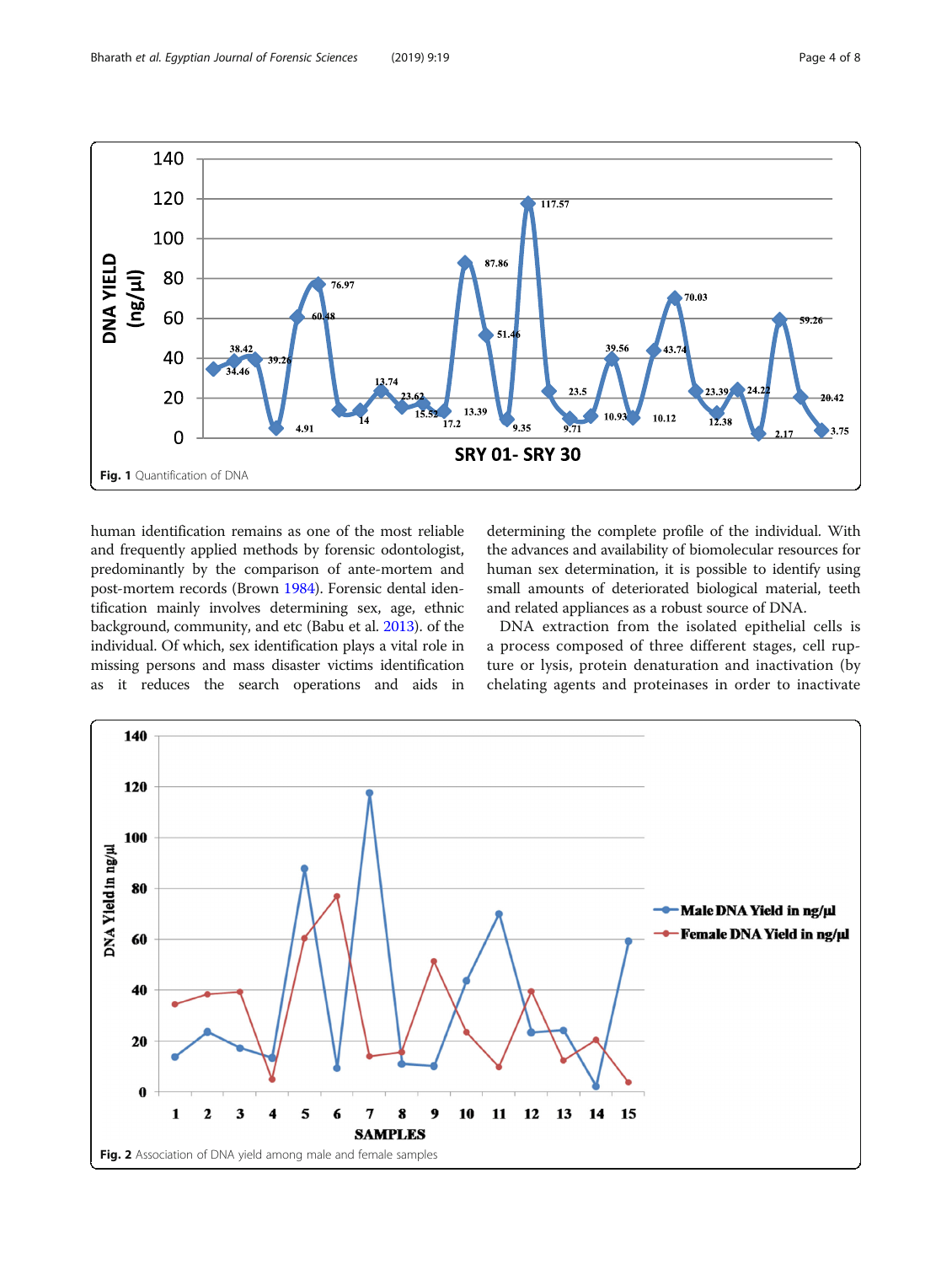| Si. no.        | Male sample no. | DNA yield |
|----------------|-----------------|-----------|
| $\mathbf{1}$   | <b>SRY-08</b>   | 13.74     |
| $\overline{2}$ | <b>SRY-09</b>   | 23.62     |
| 3              | <b>SRY-11</b>   | 17.2      |
| $\overline{4}$ | <b>SRY-12</b>   | 13.39     |
| 5              | <b>SRY-13</b>   | 87.86     |
| 6              | <b>SRY-15</b>   | 9.35      |
| $\overline{7}$ | <b>SRY-16</b>   | 117.57    |
| 8              | <b>SRY-19</b>   | 10.93     |
| 9              | <b>SRY-21</b>   | 10.12     |
| 10             | <b>SRY-22</b>   | 43.74     |
| 11             | <b>SRY-23</b>   | 70.03     |
| 12             | <b>SRY-24</b>   | 23.39     |
| 13             | <b>SRY-26</b>   | 24.22     |
| 14             | <b>SRY-27</b>   | 2.17      |
| 15             | <b>SRY-28</b>   | 59.26     |

<span id="page-4-0"></span>Table 2 DNA yield from male samples

elements, such as proteins) and finally DNA extraction itself. The techniques of DNA extraction most often employed in forensic sciences are organic method, Chelex 100, FTA paper and isopropyl alcohol (Schwartz et al. [1991](#page-7-0)). Each method has its own advantages and disadvantages. In the present study, the Chelex 100 technique of DNA extraction was used mainly to avoid the disadvantages of other techniques and it is more simple and easy to handle.

Before conducting this investigation, a pilot study was performed for standardizing the procedures using six samples (four male phenotypes and two female phenotypes).

Table 3 DNA yield from female samples

| Si. no.        | Female sample no. | DNA yield |
|----------------|-------------------|-----------|
| 1              | <b>SRY-01</b>     | 34.46     |
| $\overline{2}$ | <b>SRY-02</b>     | 38.42     |
| 3              | <b>SRY-03</b>     | 39.26     |
| $\overline{4}$ | <b>SRY-04</b>     | 4.91      |
| 5              | <b>SRY-05</b>     | 60.48     |
| 6              | <b>SRY-06</b>     | 76.97     |
| 7              | <b>SRY-07</b>     | 14        |
| 8              | <b>SRY-10</b>     | 15.52     |
| 9              | <b>SRY-14</b>     | 51.46     |
| 10             | <b>SRY-17</b>     | 23.50     |
| 11             | <b>SRY-18</b>     | 9.71      |
| 12             | <b>SRY-20</b>     | 39.56     |
| 13             | <b>SRY-25</b>     | 12.38     |
| 14             | <b>SRY-29</b>     | 20.42     |
| 15             | <b>SRY-30</b>     | 3.75      |
|                |                   |           |

| Table 4 Spectrophotometric assessment of DNA purity |                   |                   |                        |  |
|-----------------------------------------------------|-------------------|-------------------|------------------------|--|
| Sample no.                                          | A260 <sup>a</sup> | A280 <sup>b</sup> | A260/A280 <sup>c</sup> |  |
| <b>SRY-01</b>                                       | 0.689             | 0.391             | 1.76                   |  |
| <b>SRY-02</b>                                       | 0.768             | 0.4               | 1.92                   |  |
| <b>SRY-03</b>                                       | 0.785             | 0.397             | 1.98                   |  |
| <b>SRY-04</b>                                       | 0.098             | 0.063             | 1.55                   |  |
| <b>SRY-05</b>                                       | 1.21              | 0.593             | 2.04                   |  |
| <b>SRY-06</b>                                       | 1.539             | 0.794             | 1.94                   |  |
| <b>SRY-07</b>                                       | 0.28              | 0.147             | 1.9                    |  |
| <b>SRY-08</b>                                       | 0.275             | 0.147             | 1.87                   |  |
| <b>SRY-09</b>                                       | 0.472             | 0.23              | 2.05                   |  |
| <b>SRY-10</b>                                       | 0.31              | 0.153             | 2.03                   |  |
| <b>SRY-11</b>                                       | 0.344             | 0.19              | 1.81                   |  |
| <b>SRY-12</b>                                       | 0.268             | 0.168             | 1.6                    |  |
| <b>SRY-13</b>                                       | 1.757             | 0.895             | 1.96                   |  |
| <b>SRY-14</b>                                       | 1.029             | 0.527             | 1.95                   |  |
| <b>SRY-15</b>                                       | 0.187             | 0.124             | 1.5                    |  |
| <b>SRY-16</b>                                       | 2.351             | 1.129             | 2.08                   |  |
| <b>SRY-17</b>                                       | 0.47              | 0.238             | 1.97                   |  |
| <b>SRY-18</b>                                       | 0.194             | 0.102             | 1.9                    |  |
| <b>SRY-19</b>                                       | 0.219             | 0.129             | 1.7                    |  |
| <b>SRY-20</b>                                       | 0.791             | 0.421             | 1.88                   |  |
| <b>SRY-21</b>                                       | 0.202             | 0.097             | 2.08                   |  |
| <b>SRY-22</b>                                       | 0.875             | 0.464             | 1.89                   |  |
| <b>SRY-23</b>                                       | 1.401             | 0.672             | 2.08                   |  |
| <b>SRY-24</b>                                       | 0.468             | 0.226             | 2.07                   |  |
| <b>SRY-25</b>                                       | 0.248             | 0.138             | 1.79                   |  |
| <b>SRY-26</b>                                       | 0.484             | 0.236             | 2.05                   |  |
| <b>SRY-27</b>                                       | 0.043             | 0.041             | 1.06                   |  |
| <b>SRY-28</b>                                       | 1.185             | 0.585             | 2.03                   |  |
| <b>SRY-29</b>                                       | 0.408             | 0.216             | 1.89                   |  |
| <b>SRY-30</b>                                       | 0.075             | 0.057             | 1.51                   |  |

 $a^2$ A260—absorbance at 260 nm wavelength b<br>bA280—absorbance at 280 nm wavelength

<sup>b</sup>A280-absorbance at 280 nm wavelength

 $c$ A260/A280-DNA purity 1

Epithelial cells were isolated from the denture samples and DNA extraction was done. On PCR analysis, only three out of four phenotypic male samples showed signals for the presence of SRY gene and one out of two female phenotype samples showed signals for the presence of SRY gene. One male phenotypic sample out of four male samples showed absence of signals for SRY gene indicating false-negative results which could be because the individual washed the denture under running tap water before the epithelial cell isolation procedure leading to nonavailability of template DNA for the PCR assay. False-positive result seen in one female could be due to large template quantity added to the PCR. Excess DNA overwhelms the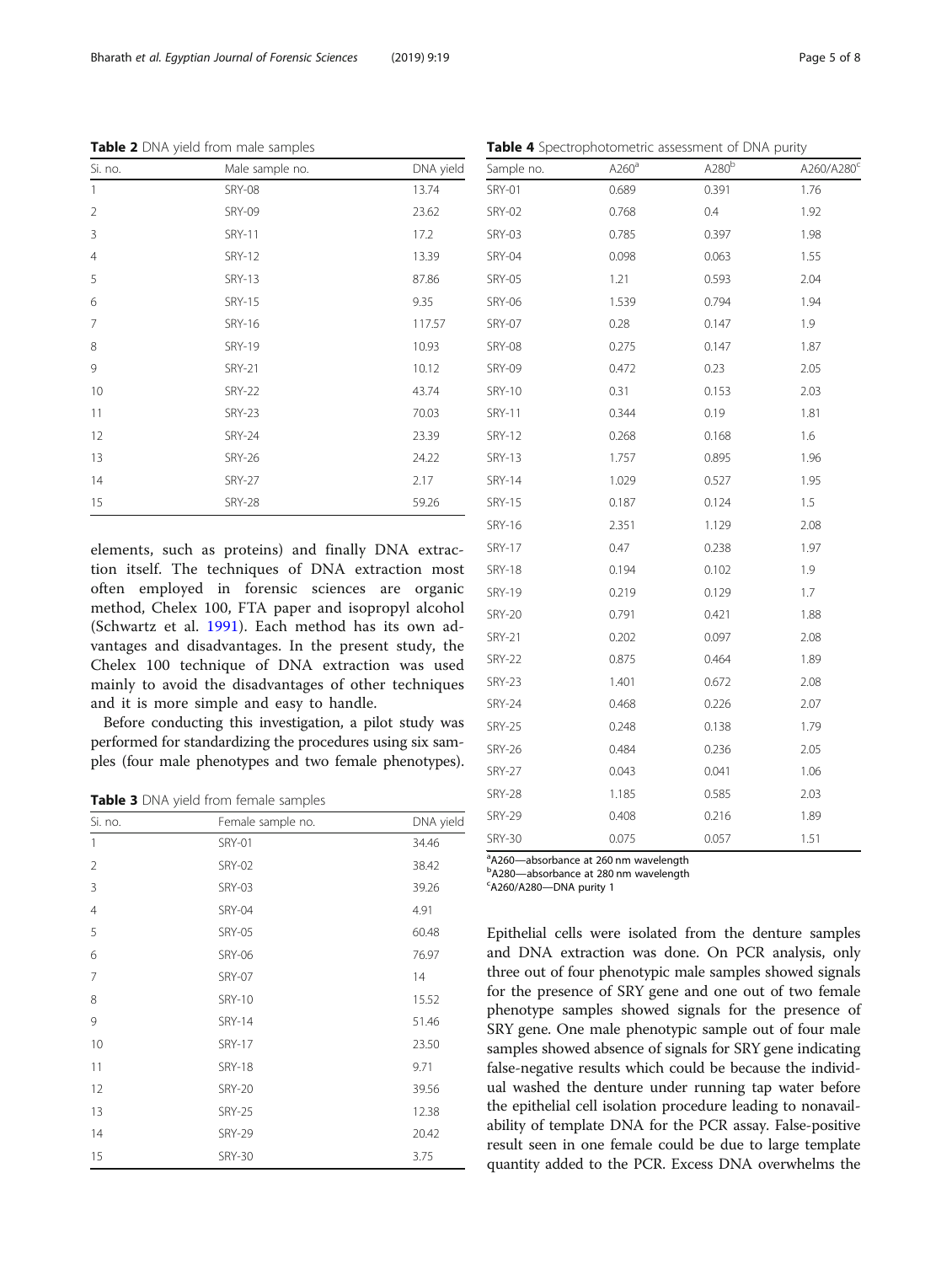<span id="page-5-0"></span>Table 5 Mean threshold cycle for male samples

| Si. no | Code no.      | Age (years) | Sex  | Ct FAM values |
|--------|---------------|-------------|------|---------------|
| 1      | <b>SRY-08</b> | 60          | Male | 37.35         |
| 2      | <b>SRY-09</b> | 53          | Male | 33.30         |
| 3      | <b>SRY-11</b> | 42          | Male | 27.40         |
| 4      | <b>SRY-12</b> | 40          | Male | 30.71         |
| 5      | <b>SRY-13</b> | 59          | Male | 32.24         |
| 6      | <b>SRY-15</b> | 46          | Male | 28.57         |
| 7      | <b>SRY-16</b> | 81          | Male | 34.43         |
| 8      | <b>SRY-19</b> | 33          | Male | 31.32         |
| 9      | <b>SRY-21</b> | 55          | Male | 31.65         |
| 10     | <b>SRY-22</b> | 26          | Male | 33.95         |
| 11     | <b>SRY-23</b> | 50          | Male | 28.07         |
| 12     | <b>SRY-24</b> | 51          | Male | 33.97         |
| 13     | <b>SRY-26</b> | 59          | Male | 30.55         |
| 14     | <b>SRY-27</b> | 66          | Male | 36.41         |
| 15     | <b>SRY-28</b> | 64          | Male | 32.20         |

DNA polymerase resulting in "pull-up" peaks. Therefore, it is important that the amount of DNA added to the PCR should fall within the optimal range recommended by the particular DNA amplification kit (Bowyer [2007](#page-7-0)) From the errors, false-positive and false-negative results in the pilot study, strict instruction was given to the participants of the study group on not to wash the denture an hour before cell isolation procedure. Spectrophotometry was included to quantify and check the purity of DNA before subjecting the DNA samples for PCR analysis.

DNA yield is dependent on the number of isolated epithelial cells which in turn depends on the rate of exfoliation and cell adherence capacity of the epithelial cell to the acrylic denture. The average yield of DNA extracted from 30 samples was 32.37 ng/μl with a minimum yield of 2.17 ng/μl and a maximum yield of 117.57 ng/μl. Various authors have isolated epithelial cells from different sources like 1.5 mg of dandruff, cigarette butt samples, toothbrush bristles, saliva-stained stamps and flap of envelope (Lorente et al. [1998](#page-7-0); Hochmeister et al. [1991](#page-7-0); Tanaka et al. [2000;](#page-7-0) Sinclair and McKechnie [2000](#page-7-0)). The least amount of DNA quantified was from the saliva-stained flap of envelope as it ranged from 1 to 30 ng/μl. In the case of DNA quantification from acrylic, Masatsugu Inoue et al. in 2000 quantified 357–1520 ng/ μl of DNA from the acrylic blocks dipped for a moment into whole saliva (Inoue et al. [2000\)](#page-7-0). Renjith et al. in 2010 quantified 2.26–116.92 ng/μl of DNA from the acrylic removable complete denture (Guibert et al. [2003](#page-7-0)). The quantification range obtained from complete dentures was similar to the range obtained from partial dentures in the present study. The reason could be due to the variation in the removable partial denture design as wide flanges were provided for better adaptation and retention of the denture to the underlying bone.

Quality assurance of the extracted DNA is equally important before subjecting it for PCR amplification. If the sample contains substances which are co-extracted with DNA, they inhibit the polymerase chain reaction. These can produce numerous problems in forensic DNA typing by causing loss of signal, peak imbalance and allele dropout. The effect of inhibitors is well known but the mechanism for PCR inhibition is unclear. Till today, few of the PCR inhibitors include calcium, collagen, melanin, etc. (Opel et al. [2010\)](#page-7-0). The DNA purity assessment was performed by a spectrophotometer in the present study. Purity ranged from 1.5 to 2.08 indicative of pure DNA, and the average DNA purity obtained was 1.85.

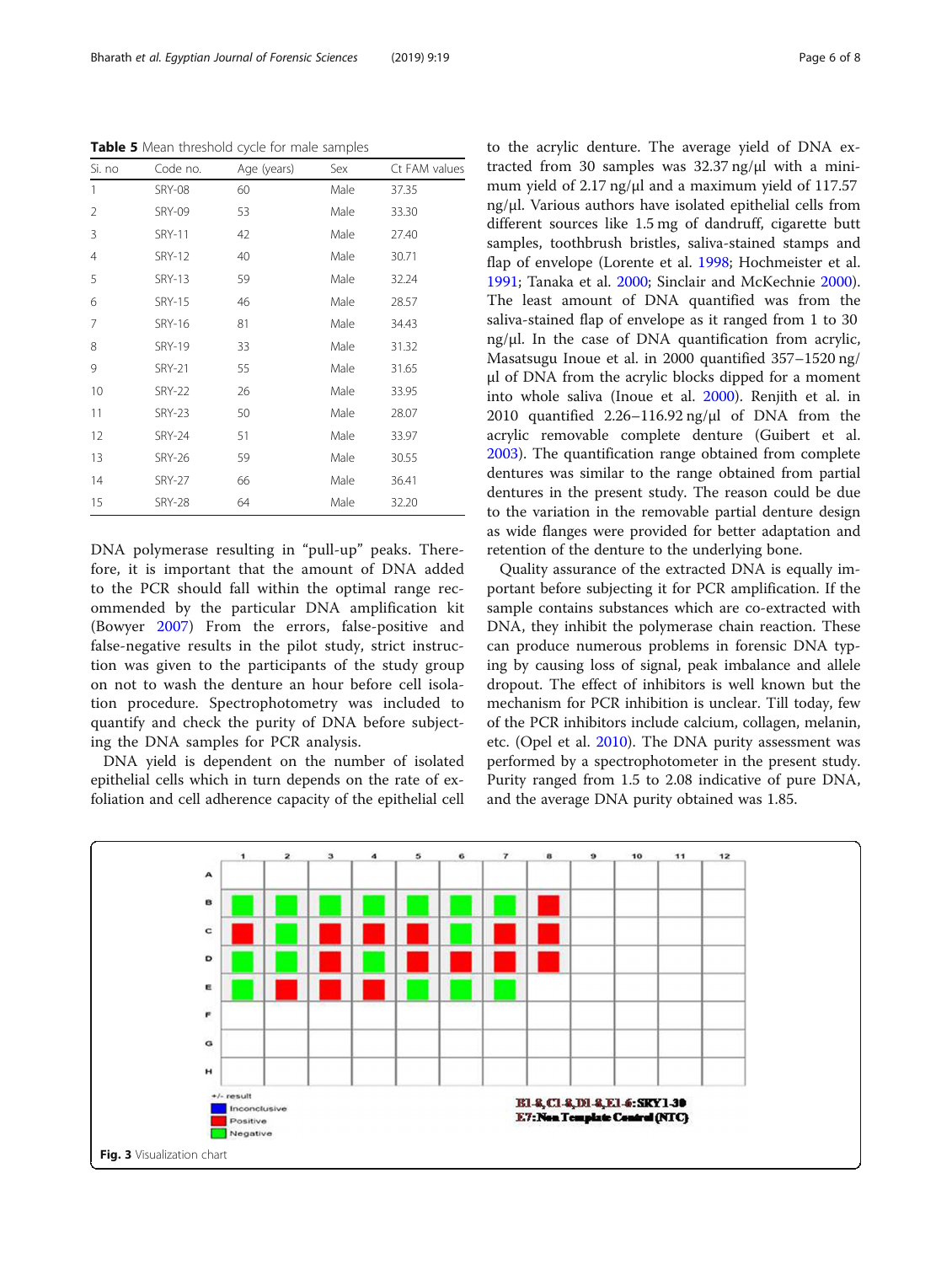PCR is an advanced technique used to generate large quantities of a specific sequence of DNA. Real-time PCR, otherwise known as quantitative PCR (qPCR) or kinetic analysis, is so called because the process involves

instrumentation that measures DNA concentration during PCR, as the template is amplified. Measuring the kinetics of the reaction in the early phases of PCR provides a distinct advantage over traditional PCR detection. The advantage of using real-time PCR in forensics is that the minimum amount of template can be added to limit the effect of any PCR inhibitors present within the sample.

Routine forensic DNA analysis involves the investigation of short tandem repeat (STR) markers to individualize biological samples to determine their sex. There are regions of homology between the two sex chromosomes that are useful targets for genetic sex typing of samples. Based on this, there are many sex-typing markers used for sex identification like amelogenin, centromeric alphoid repeats, ZFX/ZFY (zinc finger genes), etc. (LaFountain et al. [1998](#page-7-0); Thangaraj et al. [2002](#page-7-0); Hanaoka and Minaguchi [1996;](#page-7-0) Reynolds and Varlaro [1996](#page-7-0)). The most commonly used DNA sex typing was a target sequence within the amelogenin gene. The reliability of amelogenin-based sex testing was first questioned in 1998 with the observation of two phenotypically male individuals being classified as female after PCR analysis (Santos et al. [1998](#page-7-0)). A mutation in the amelogenin primer binding region was also reported by Roffey et al. in 2000 when the DNA extracted from a buccal swab taken from a phenotypically normal male was typed as female after STR profiling (Jha et al. [2010](#page-7-0)). Many cases reported on amelogenin failures, and a need for supplementation of this locus with Y chromosomespecific marker was identified. One such target is the sex-determining region of the Y chromosome (SRY). The potential use of this locus for sex determination was first described in 1990 and has been utilized by numerous investigators (Sinclair et al. [1990](#page-7-0); Guibert et al. [2003](#page-7-0); Esteve Codina et al. [2009\)](#page-7-0). Lenka et al. in 2011 used DXZ4/SRY nested PCR method and considered that this is a useful technique in sex determination of medival human remains and it is a critical addition to anthropological studies (Luptáková et al. [2011\)](#page-7-0). Vanja Kastelic performed validation studies including repeatability, sensitivity, sex specificity and mixture studies on SRY marker for use in forensic cases and concluded that SRY is a sensitive and reliable male sex marker (Kastelic et al. [2009](#page-7-0)). For this study on sex determination, SRY marker was chosen for reliable sex determination.

In the present study, sex identification of all 30 samples was done by detection of SRY region with 100% accuracy. The mean threshold cycle (Ct) for male samples obtained was 32.14, i.e. an average of 32 cycles was

required to show the fluorescent signals to cross the threshold level showing the presence of SRY gene. One hundred percent accuracy was obtained on comparing the study genotype results and individuals' actual phenotypic sex.

Though SRY gene is validated as an ideal sex-determining marker in the present study, there are few conditions in which SRY gene cannot be amplified, thereby leading to discrepancies between the genetic sex and phenotypical sex. These conditions are Turner syndrome (46,X0), Klinefelter syndrome (46,XXY), androgen insensitivity syndrome, Swyer syndrome caused by a mutation of SRY gene, 46,XX testicular disorder of sex development associated with the SRY gene, 47,XYY syndrome, 5-alpha-reductase deficiency, chimaerism and microchimaerism (Shahid et al. [2010;](#page-7-0) Poplinski et al. [2010](#page-7-0); Audi et al. [2010;](#page-7-0) Knower et al. [2011;](#page-7-0) Wang et al. [2004](#page-7-0); Sunami et al. [2010](#page-7-0); Walker [2008](#page-7-0); Bianchi et al. [1996](#page-7-0); Benito et al. [2004](#page-7-0)).

### Conclusion

In the present study, we were able to successfully isolate the epithelial cells adhering the acrylic removable partial denture. DNA extraction, quantity and quality assessment showed permissible figures to perform STR analysis. Using real-time PCR-based amplification of male-specific marker SRY gene, 100% accuracy was obtained. None of the female samples showed amplification for SRY gene, and there was no evidence of false-positive and false-negative results. Thus, indicating that individuals participated in the study was free from any genetic disorders and without any evidence of chimaerism and microchimaerism.

#### **Abbreviations**

CT: Threshold cycle; DNA: Deoxyribonucleic acid; OD: Optical density; PCR: Polymerase chain reaction; SRY: Sex-determining region of the Y chromosome; STR: Short tandem repeat

### Acknowledgements

We would like to thank Mr. Satyanarayana K, Lab instructor, Vishnu Dental College, Bhimavaram for his valuable contribution.

### Funding

This study was self-funded. No grant received from any organization.

## Availability of data and materials

Any further data and material related to this study.

### Authors' contributions

STR, RCR and SSMC contributed to the study conception and design. SBT contributed to the acquisition of data and analysis and interpretation of data. SBT and STR contributed to the drafting of the manuscript. SBT, STR, RCR, SSMC and GKN contributed the critical revision. All authors read and approved the final manuscript.

### Ethics approval and consent to participate

Institutional ethical clearance was received for this study. All participants signed in the informed consent form.

### Consent for publication

We give complete consent to your journal for the publication of this article.